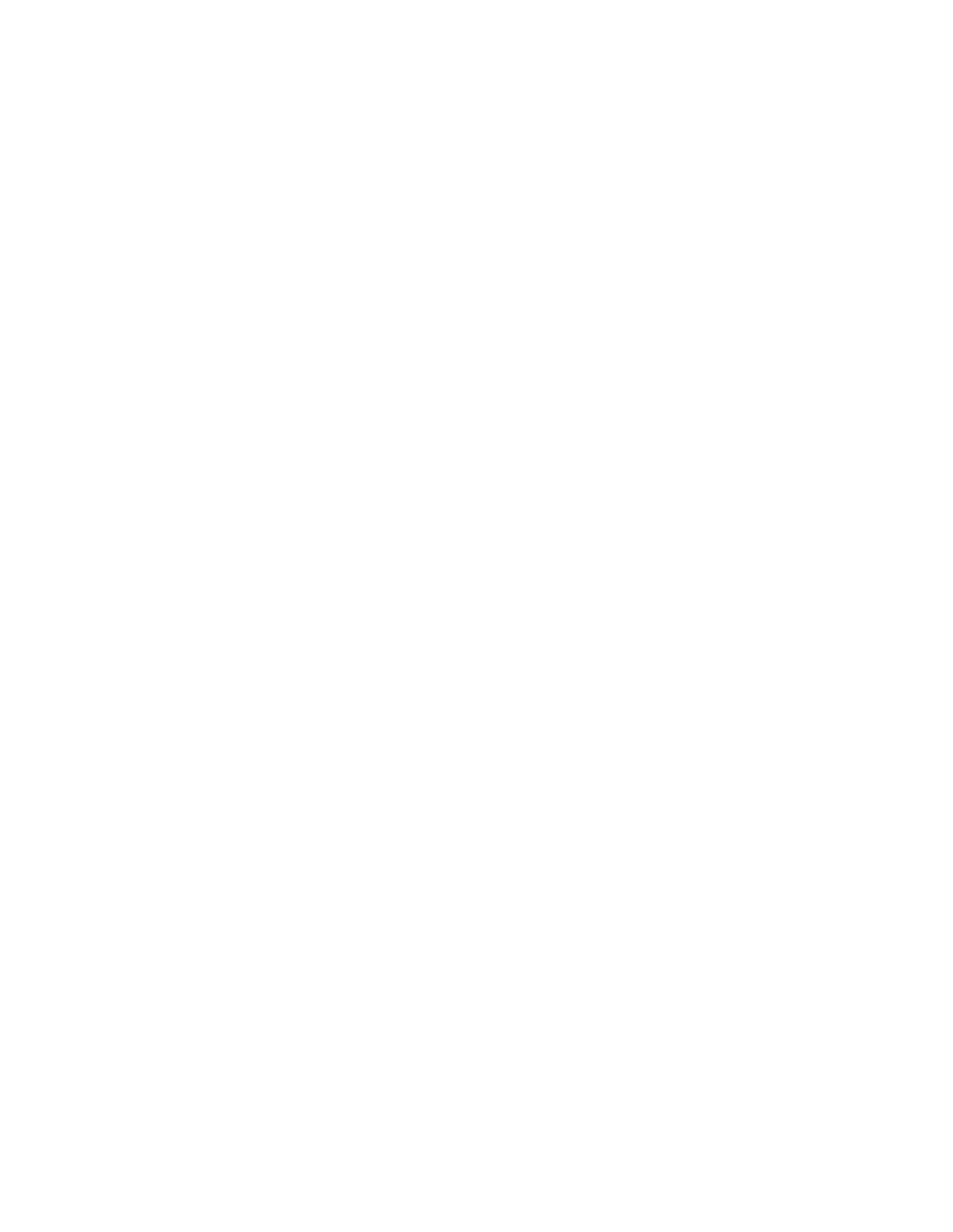# Dance of the Pride lands **SYNOPSIS**

As the Sapphire Sky gives way to a beautiful Sunrise on the Savannah, Rafiki calls the animals of the Pride Lands to Pride Rock. Rafiki greets King Mufasa and Queen Sarabi and presents their new young cub, named Simba.

Time passes and Simba grows into a lively young cub who aspires to be just like Mufasa. As they take a walk through the Grasslands, Mufasa explains that one day, the Sun will set on his time as King and will rise with Simba as the new king. Mufasa tells Simba that when that time comes, everything that the light touches will be part of his kingdom. Simba isn't interested in the responsibilities of being King and would rather play with Mufasa. Zazu, Mufasa's royal advisor tries to capture his attention to deliver his morning report on the state of affairs with all of the animals of the Pride Lands.

The Little Lion Cubs, Simba and his best friend Nala are frolicking about, when Simba decides he wants to prove how brave he is by sneaking away to The Outerlands, where his mother Sarabi has told him never to go. The Little Lion Cubs provide cover and Simba and Nala sneak off with Zazu frantically following them.

Simba and Nala explore, but swiftly regret their decision to disobey Sarabi when they are caught by the Shadows in the Graveyard. Zazu calls for Mufasa who saves Simba and Nala. They escape before the Geysers erupt and Mufasa sends Nala home, disappointed by Simba's disobedience. Amidst a Constellation filled sky, Mufasa tells Simba about his Ancestors, the great kings of the past, and how they watch over him from the stars above.

Back in The Outerlands, Mufasa's brother Scar is frustrated with his station in life. Scar devises a plan to kill Mufasa and Simba so he can become King, recruiting the help of the Blue Wildebeests and Hyenas. Scar lures young Simba back to The Outerlands and distracts Simba with a group of dancing Grasshoppers. A huge Stampede over takes Simba when Mufasa leaps into the fray, saving Simba, but Mufasa is unable to escape. Scar convinces Simba that his father's death was his fault and banishes him from the Pride Lands forever.

Simba runs away, making his way through unnavigable Jungle Vines and battling Buzzards who take him for dead. Simba collapses from exhaustion, but is awakened by Timon the meerkat and Pumbaa the warthog. At first the two are scared of the cub, but decide to take Simba to their jungle home and show him their carefree way of life.

Many years later, the Pride Lands have been decimated by drought under Scar's rule. Rafiki, Sarabi and the Lionesses continue to mourn the loss of Mufasa and Simba and are struggling to survive. Sarabi convinces Nala that she must leave the Pride Lands to seek help. Nala agrees, and begins her journey, intent on finding a way to restore the Pride Lands.

One day, while Timon, Pumbaa and Simba are enjoying the peaceful and vibrant Jungle, Nala comes across the trio and is elated to discover that Simba is alive. After their joyful reunion, Nala tells Simba about the devastation Scar has brought to Simba's beloved home. Nala reminds Simba that he is the one true king and must take his place in the Circle of Life before it is too late. Simba, still feeling responsible for Mufasa's death, refuses and runs to a nearby Oasis.

As Simba reflects on the decision he must make, he calls out to Mufasa for guidance. Remembering what Mufasa said, Simba realizes what he must do and begins the journey back to the Pride Lands. A gentle Wind carries Simba's song to Rafiki. Realizing Simba is alive, Rafiki dances with joy, knowing that Simba will restore the Pride Land's delicate balance.

Scar is frustrated and angry that he doesn't command the same respect from his subjects that Mufasa did. Scar's Madness consumes him just as Simba returns. Simba sends Timon and Pumbaa to distract the Hyenas so Simba and Nala can reach Pride Rock. An enraged Scar sets a Wildfire to burn it all down. Simba confronts Scar and the two Battle for Pride Rock.

The Hyenas, hungry and tired, abandon their position protecting Pride Rock allowing Simba to gain the upper hand. Simba pushes Scar into a gorge with the starving Hyenas, killing Scar and freeing the Pride Land from his oppressive rule.

Simba fully embraces his role as The Rightful King of the Pride Lands. The Sun of a new day appears and a cleansing Rainfall starts to restore the sense of balance in the Pride Lands and Simba fulfils his role in the Circle of Life.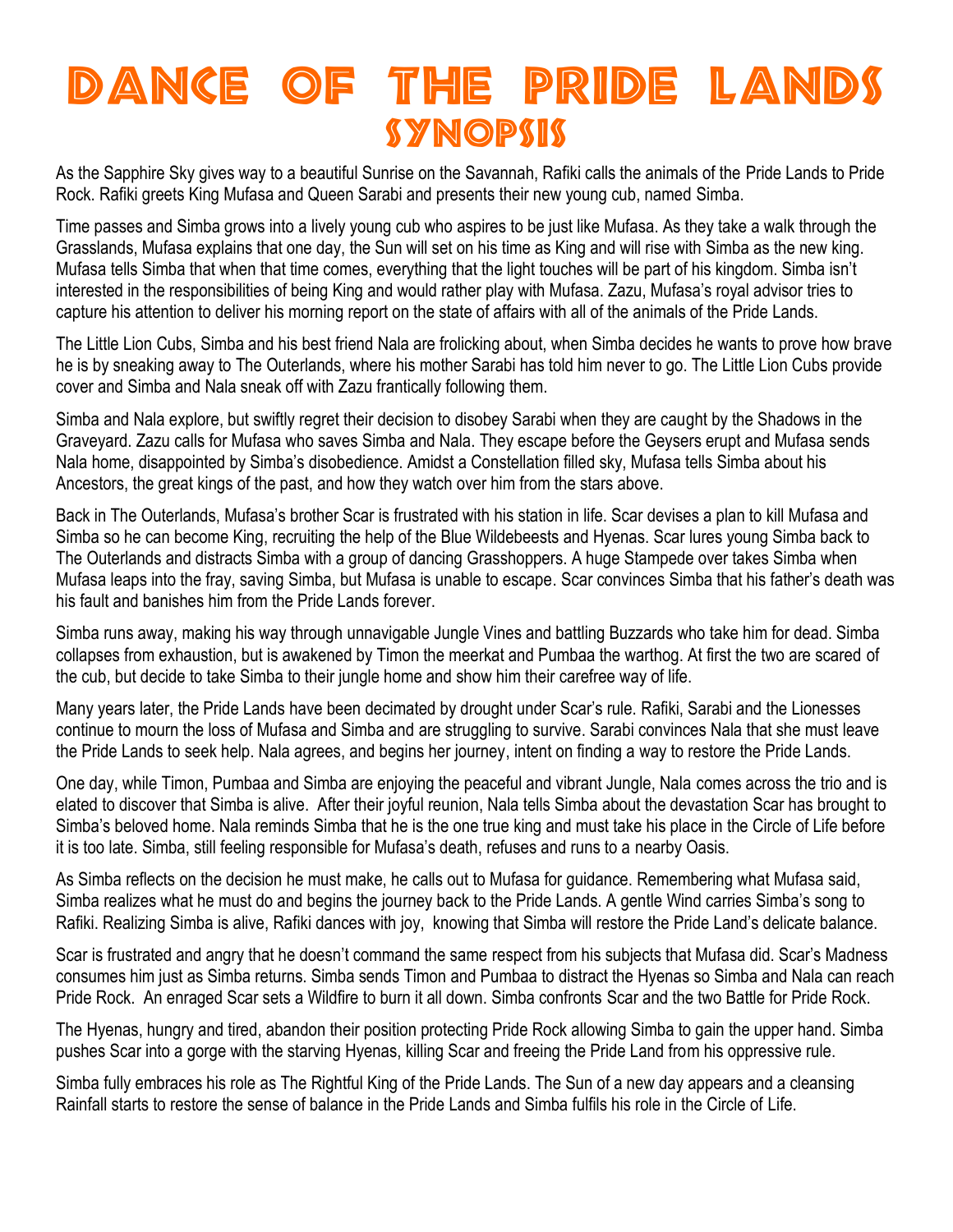

### **Sapphire Sky**

Teacher / Choreographer: Amy Hubert

Kendall Baker, Angelina Georgieva, Madelyn Haffner, Elizabeth Hitesman, Audrey Nilsen, Emily Smith, Paige Thompson, Lauren Tworek, Ellie Zachwieja

# **Sunrise on the Savannah**

Teacher / Choreographer: Linda Berry Elliot Bateman, Deirdre Derengowski, Zaryn Gaby, Addie Kenny, Zoe Maye, Elle McCormick, Mia Numani, Kallie Richards, Clara Schmehl, Elena Scorza, Gabriella Strugala, Lydia Wetendorf

# **The Sun**

Performed and choreographed by Amy Hobbs

# **The Circle of Life**

# SCENE 1: THE PRIDE LANDS

### **Grasslands Chant**

Teacher / Choreographer: Amy Hubert

Juliana Alterio, June Ardito, Charlotte Chengary, Nora Hubert, Brooke Ipsen, Marie Kall, Maddy Mann, Mia Nasser, Eleanor Rosean, Natalie Wietzema

# **Everything the Light Touches Will Be Yours…**

# **Zazu's Morning Report**

Performed and choreographed by Emily Smith

# **March of the Baby Elephants**

#### *Friday 7 p.m.*

Teacher / Choreographer: Vikki Barron Phoebe Christopulos, Jacqueline Frede, Zoey Hristov, Kate Kosobucki, Yena Ryu, Caroline Smith Dance leader: Lauren Pearson

#### *Saturday 1 p.m.*

Teacher / Choreographer: Linda Berry Hadley Haberkorn, Siena Rose, Aubrey Sanchez, Lucia Blasi Dance Leader: Elle McCormick

#### *Saturday 4 p.m.*

Teacher / Choreographer: Rachel Vogeney Grace Curran, Madilynn Ewald, Sabrina Fago, Emily Fahrenbacher, Ahna Gutierrez, Emma Ganger, Lydia Karnatz, Karis Knoch, Emma Lubelski, Layla Tselekis, Mae Wurzburger Dance leaders: Addie Kenny, Kallie Richards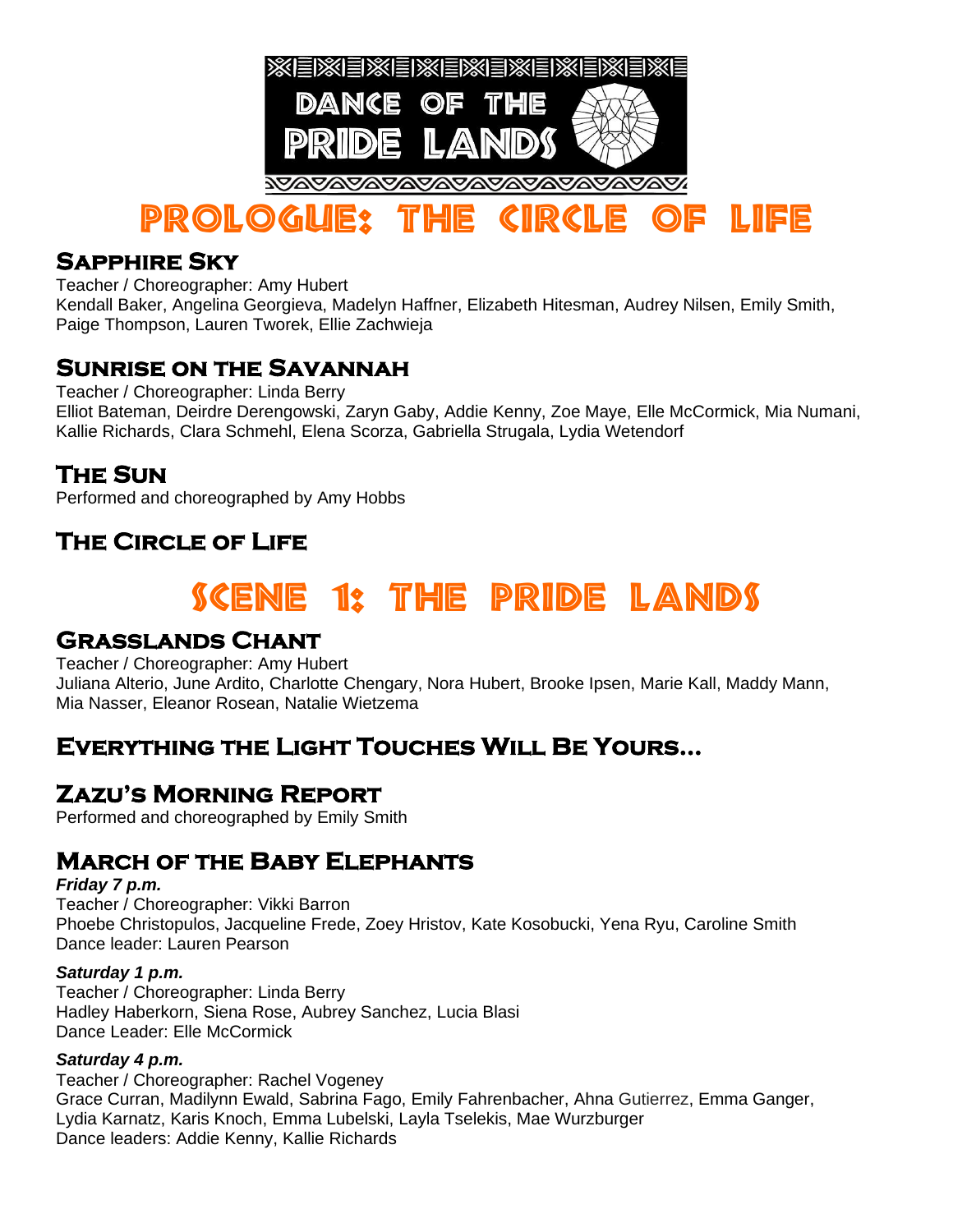## **Gazelles**

Teacher / Choreographer: Caryn Hobbs Elaine Anastacio, Leah Cira, Kara Ipsen, Norah Martin, Annabelle Popowski, Lydia Rivera, Hayla Rotchford, Katelyn Thomas

# **Sarabi's Variation**

Performed and choreographed by Audrey Nilsen

# **Cheetahs**

Teacher / Choreographer: Linda Berry Stella Palm, Lauren Pearson, Adeline Potsch, Olga Stewart

# **Lioness Hunt**

Teacher / Choreographer: Amy Hubert Kendall Baker, Angelina Georgieva, Madelyn Haffner, Elizabeth Hitesman, Audrey Nilsen, Emily Smith, Paige Thompson, Lauren Tworek, Ellie Zachwieja

# **Little Lion Cubs**

Teacher / Choreographer: Amy Hubert Olivia Foster, Violette Hansen, Ellsy Lagunas, Lydia Phan, Kathryn Rosean, Ainsley Welter, Angelina Yanong, Elizabeth Zielinski

# **Can We Go?**

# SCENE 2: THE OUTERLANDS

# **Shadows in the Graveyard**

Performed and choreographed by Madelyn Haffner, Amelie Mach, Sarah Stavnes, Ellie Zachwieja

# **Mufasa Saves Simba and Nala**

Performed and choreographed by Mia Nasser

### **Geyser**

Teacher / Choreographer: Linda Berry Mamata Bosker, Xochitl Churi. Sara Conway, Sarah Frantz, Hannah Mundt, Stella Palm, Adeline Potsch

# **Constellation Ballet**

Teacher / Choreographer: Amy Hubert Kendall Baker, Mila Brandson, Angelina Georgieva, Madelyn Haffner, Elizabeth Hitesman, Amy Hobbs, Amelie Mach, Amelia Maglio, Natalie Pearson, Sarah Stavnes, Paige Thompson, Lauren Tworek, Ellie Zachwieja

# **Ancestors**

Teacher / Choreographer: Rachel Vogeney Charlotte Chengary, Nora Hubert, Marie Kall, Maddy Mann, Eleanor Rosean, Freya Sirois

### **Blue Wildebeests**

Teacher / Choreographer: Linda Berry Mila Brandson, Angelina Georgieva, Amelie Mach, Amelia Maglio, Audrey Nilsen, Natalie Pearson, Emily Smith, Sarah Stavnes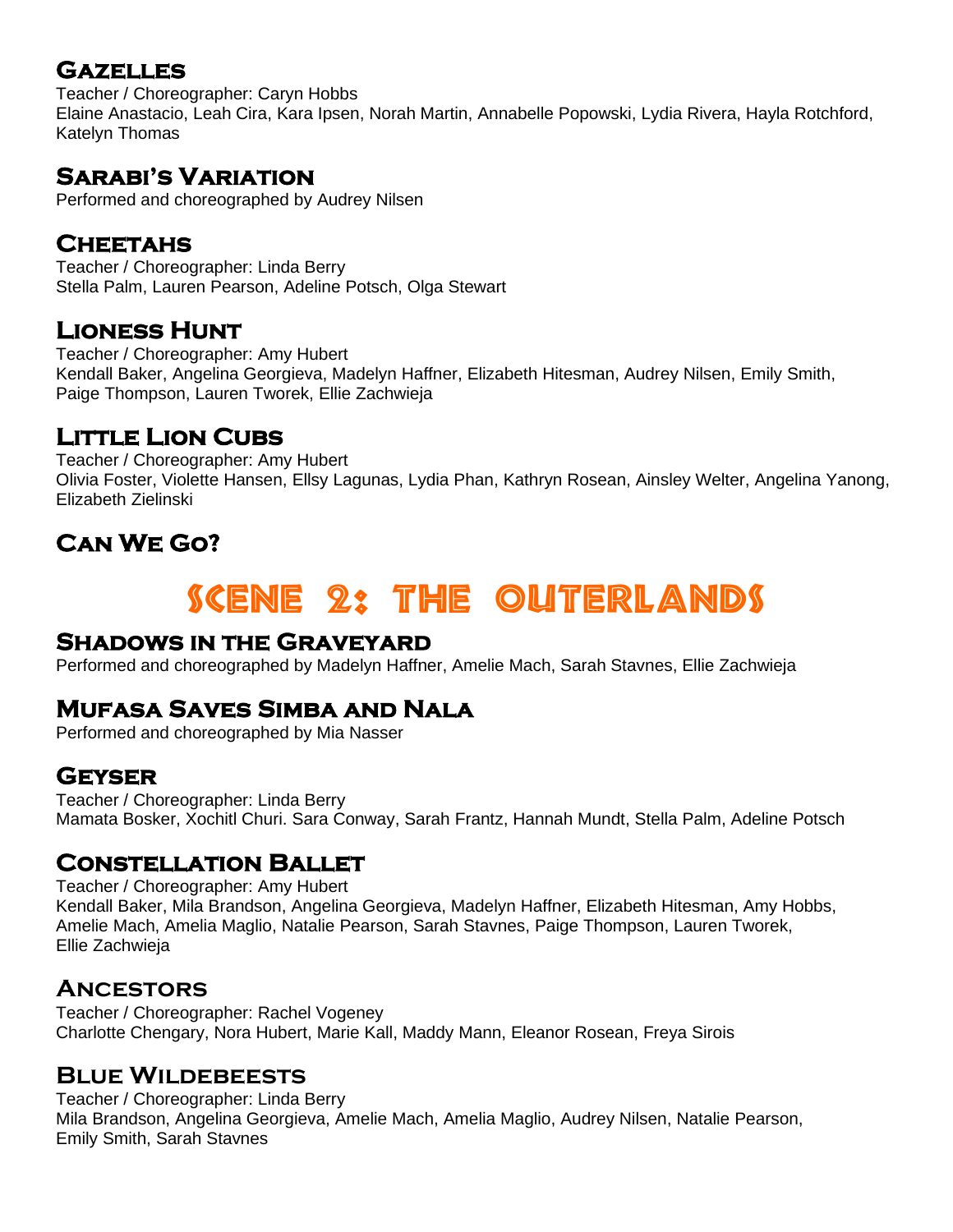# **Scar Plots with the Hyenas**

Teacher / Choreographer: Amy Hubert June Ardito, Nora Hubert, Brooke Ipsen, Marie Kall, Maddy Mann, Eleanor Rosean, Adeline Potsch

# **I Have A Surprise for You….**

# **Grasshoppers**

*Friday 7 p.m.* Teacher / Choreographer: Tara Schulz Alaina Alterio, Yuika Hashimoto, Emily Ponce, Colette Schroeder

*Saturday 1 p.m.*

Teacher / Choreographer: Tara Schulz Charlotte Canavino, Lucy Haberkorn, Emily Rivera, Kathryn Rosean, Michelle Warner

#### *Saturday 4 p.m.*

Teacher / Choreographer: Linda Berry Avery Fack, Makayla Jensen, Claire Machel, Charlotte Pettyjohn Dance leader: Lydia Rivera

# **The Stampede / Banished**

# **Jungle Vines**

Teacher / Choreographer: Allison Bulson Olivia Britto, Giuliana Freni, Maya Grzanka, Ava Lalich, Evie Lareau, Krysia Leoschke, Maria Olivares, Sandra Parys

### **Buzzards**

Teacher / Choreographer: Amy Hubert June Ardito and Ellie Rosean

# **It's A Lion!!**

Performed and choreographed by Kendall Baker and Mila Brandson

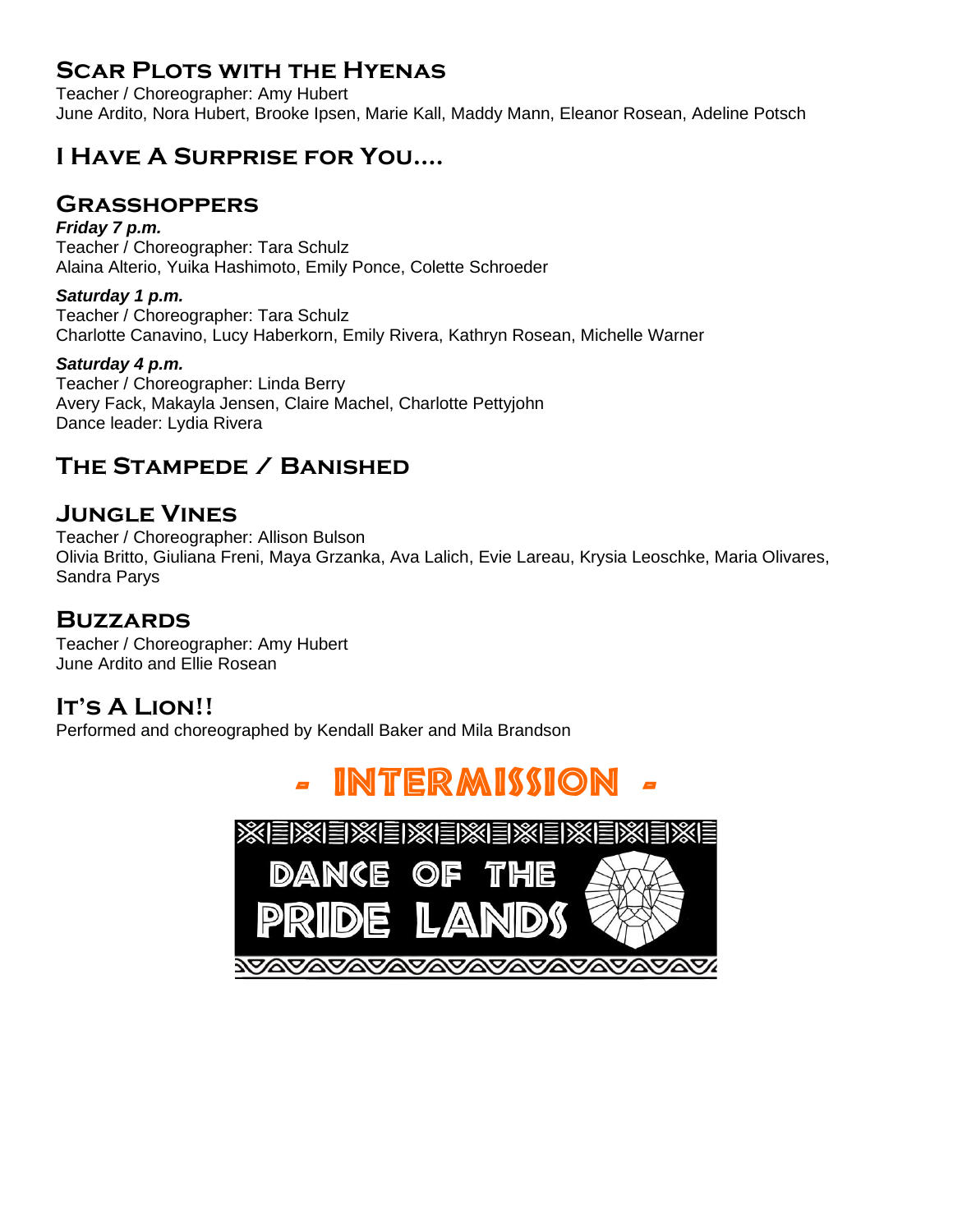# Pride Lands ENTR'ACTE

# **Scar Claims the Throne**

# **Nala's Journey**

Performed and choreographed by Lauren Tworek

# SCENE 3: THE JUNGLE

#### **Butterflies**

Teacher / Choreographer: Linda Berry Mila Brandson, Angelina Georgieva, Amelie Mach, Amelia Maglio, Audrey Nilsen, Natalie Pearson, Emily Smith, Sarah Stavnes

# **Flamingo Dance Party**

#### *Friday 7 p.m.*

Teacher / Choreographer: Caryn Hobbs Emily Hobbs, Laura Johnson, Ioanna Kapsaskis, Catie Krupa, Clare Nolan, Ashlyn O'Brien, Cameryn Pastrana, Alexandra Szelewa, Veronika Wodzien, Maya Zongor

#### *Saturday 1 p.m.*

Teacher / Choreographer: Tara Schulz Katie Berg, Liv Blasi, Ava Budzik, Eleanore Doherty, Annabelle Kowal, Sofia Lewnard, Ellen Ziegenhorn

#### *Saturday 4 p.m.*

Teacher / Choreographer: Tara Schulz Annalise Potsch, McKenna Ryan, Hazel Rytting, Kate Simon, Agnes Su

# **Rippling Brook**

Teacher / Choreographer: Linda Berry Stella Palm, Lauren Pearson, Adeline Potsch, Olga Stewart

# **Simba & Nala Reunite**

# **African Violets**

Teacher / Choreographer: Rachel Vogeney Madeline Aldworth, Ava Foster, Giuliana Freni, Ava Lalich, Krysia Leoschke, Hannah Mundt, Josephina Rotchford

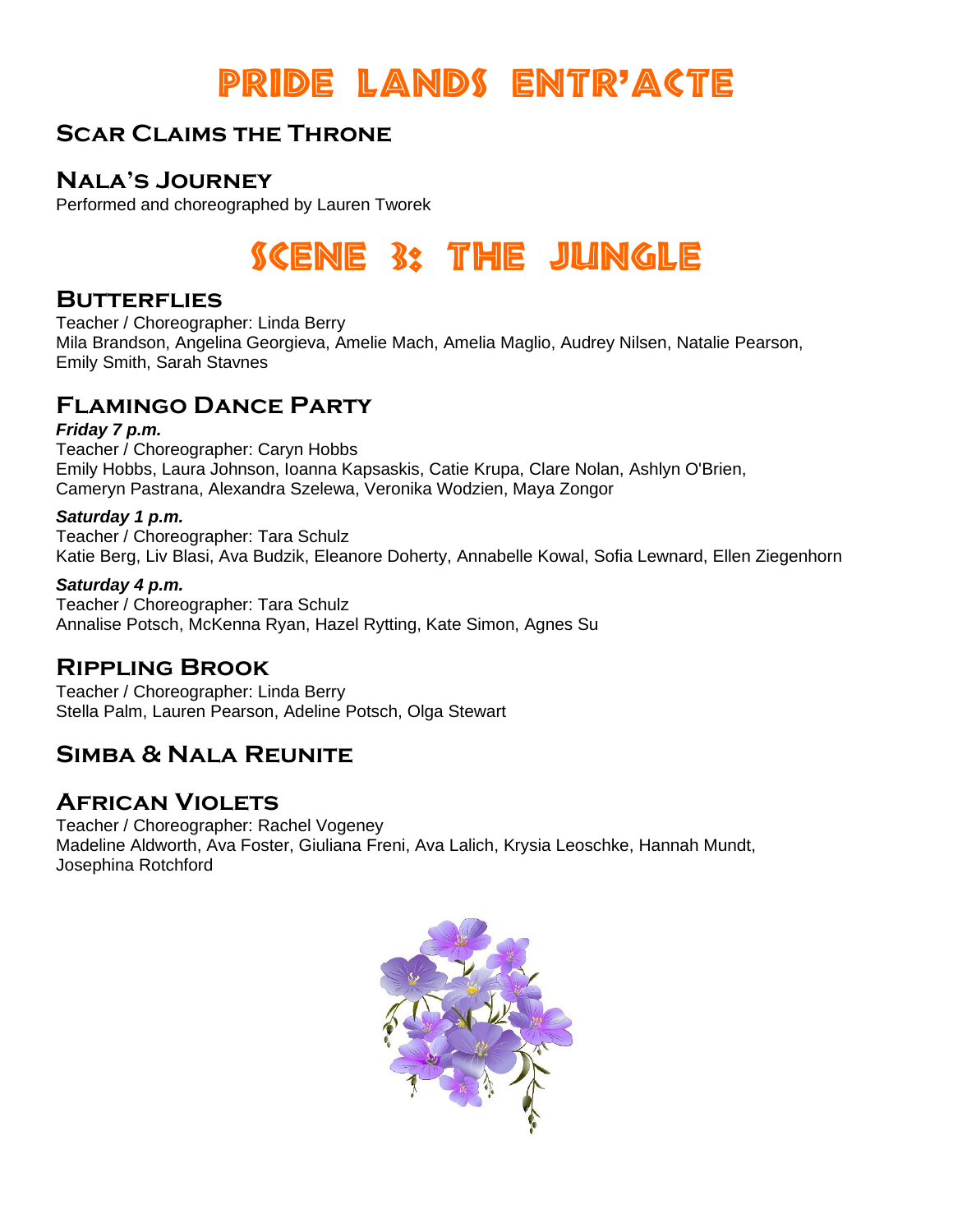# SCENE 4: THE OASIS

### **Reflection**

Teacher / Choreographer: Rachel Vogeney Charlotte Chengary, Nora Hubert, Marie Kall, Maddy Mann, Eleanor Rosean, Freya Sirois

# **Endless Night**

Teacher / Choreographer: Amy Hubert Kendall Baker, Mila Brandson, Madelyn Haffner, Elizabeth Hitesman, Amelie Mach, Amelia Maglio, Sarah Stavnes, Paige Thompson, Lauren Tworek, Ellie Zachwieja

# **The Wind**

Performed and choregraphed by Natalie Wietzema

# **Rafiki's Realization**

Performed and choreographed by Amelia Maglio

# SCENE 5: RETURN TO THE PRIDELANDS

### **Scar's Madness**

Performed and choreographed by Paige Thompson

### **WILDFIRE**

Teacher / Choreographer: Linda Berry Lainie Gudas, Daniela Kofler, Lucy Lanham, Lucia Mantas, Raina Patel

# **Timon and Pumbaa Create A Distraction**

# **The Battle for Pride Rock**

# **The Rightful King**

Performed and choreographed by Elizabeth Hitesman

# **Savannah Rainfall**

Teacher / Choreographer: Amy Hubert Juliana Alterio, June Ardito, Charlotte Chengary, Brooke Ipsen, Marie Kall, Maddy Mann, Mia Nasser, Eleanor Rosean, Natalie Wietzema

# THE CIRCLE OF LIFE

Teacher / Choreographer: Amy Hubert Kendall Baker, Mila Brandson, Angelina Georgieva, Madelyn Haffner, Elizabeth Hitesman, Amy Hobbs, Amelie Mach, Amelia Maglio, Natalie Pearson, Sarah Stavnes, Paige Thompson, Lauren Tworek, Ellie Zachwieja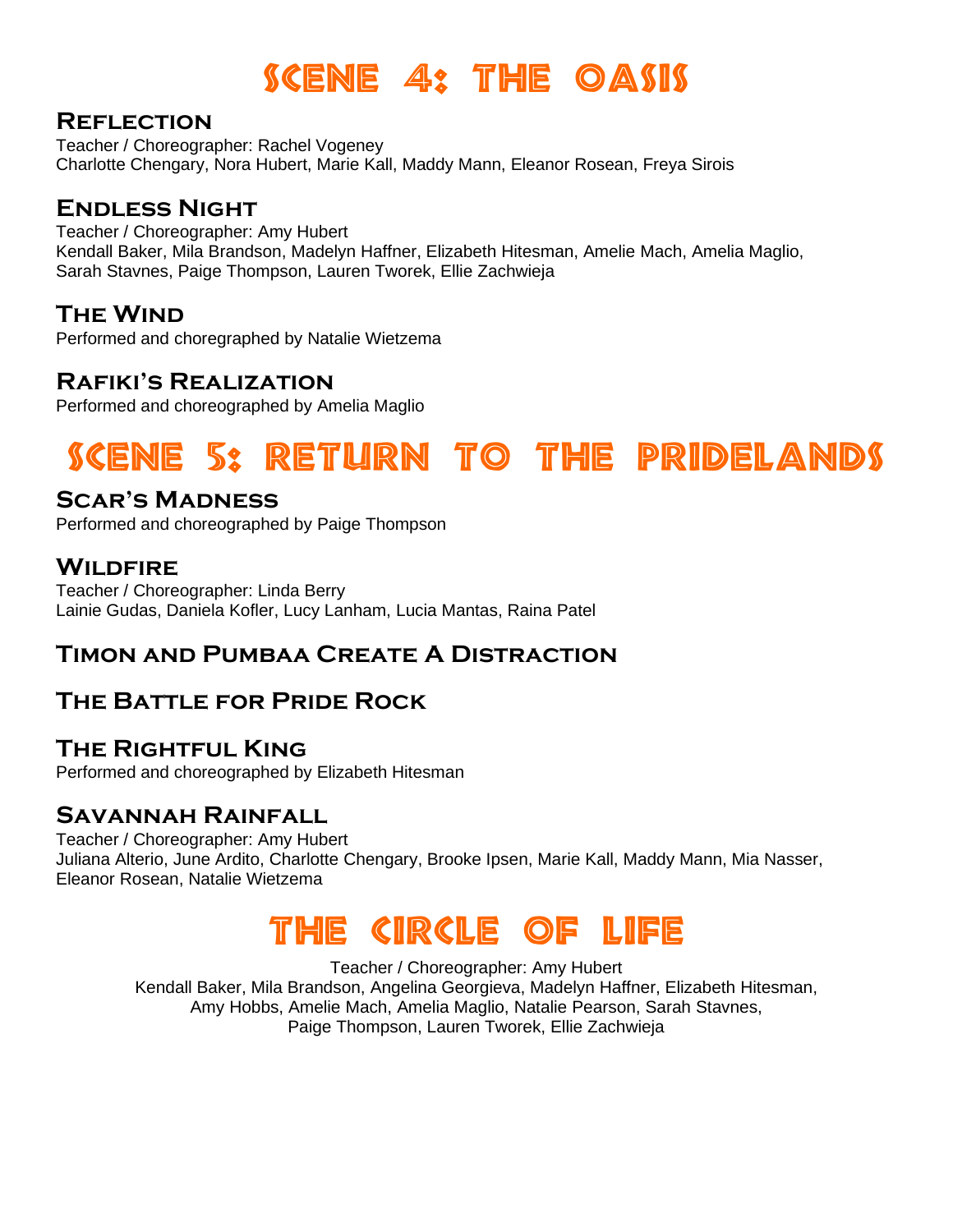# **ACKNOWLEDGEMENTS**

Mt. Prospect Park District, Executive Director: Jim Jarog **Director of Recreation:** Nick Troy Cultural Arts & Conservatory Manager: Cultural Arts & Conservatory Manager: Ann Zimmerman Cultural Arts Coordinator: Cultural Arts Coordinator: Artistic Director: **Amy Hubert** Amy Hubert Amy Hubert Instructors: Vikki Baron Linda Berry Caryn Hobbs Amy Hubert Sue Lloyd Allison Bulson Tara Schulz Rachel Vogeney Teaching Assistants: Teaching Assistants: Teaching Assistants: Teaching Assistants: Teaching Assistants: Teaching Assistants: Teaching Assistants: Teaching Assistants: Teaching Assistants: Teaching Assistants: Teaching Ass Mia Nasser Audrey Nilsen Paige Thompson Costuming Volunteers: Costuming Volunteers: Costuming Volunteers: Stage Managers:  $\qquad \qquad$ Stage Managers:  $\qquad \qquad$ Joanna Stasiek Artwork and Design: Caryn Hobbs Promotional Posters: We are a set of the contract of the contract of the contract of the contract of the Rack

# RECOGNITION AND APPRECIATION

#### **...to the members of Ballet Expressions**

The Mt. Prospect School of Classical Ballet's touring repertoire company

June Ardito, Kendall Baker, Mila Brandson, Madelyn Haffner, Elizabeth Hitesman, Nora Hubert, Brooke Ipsen, Marie Kall, Kate Kremer, Amelie Mach, Amelia Maglio, Maddy Mann, Adeline Potsch, Eleanor Rosean, Lauren Tworek, Sarah Stavnes, Paige Thompson, Ellie Zachwieja

### **…to our very special dance leaders**

Addie Kenny, Elle McCormick, Stella Palm, Lauren Pearson, Kallie Richards, Lydia Rivera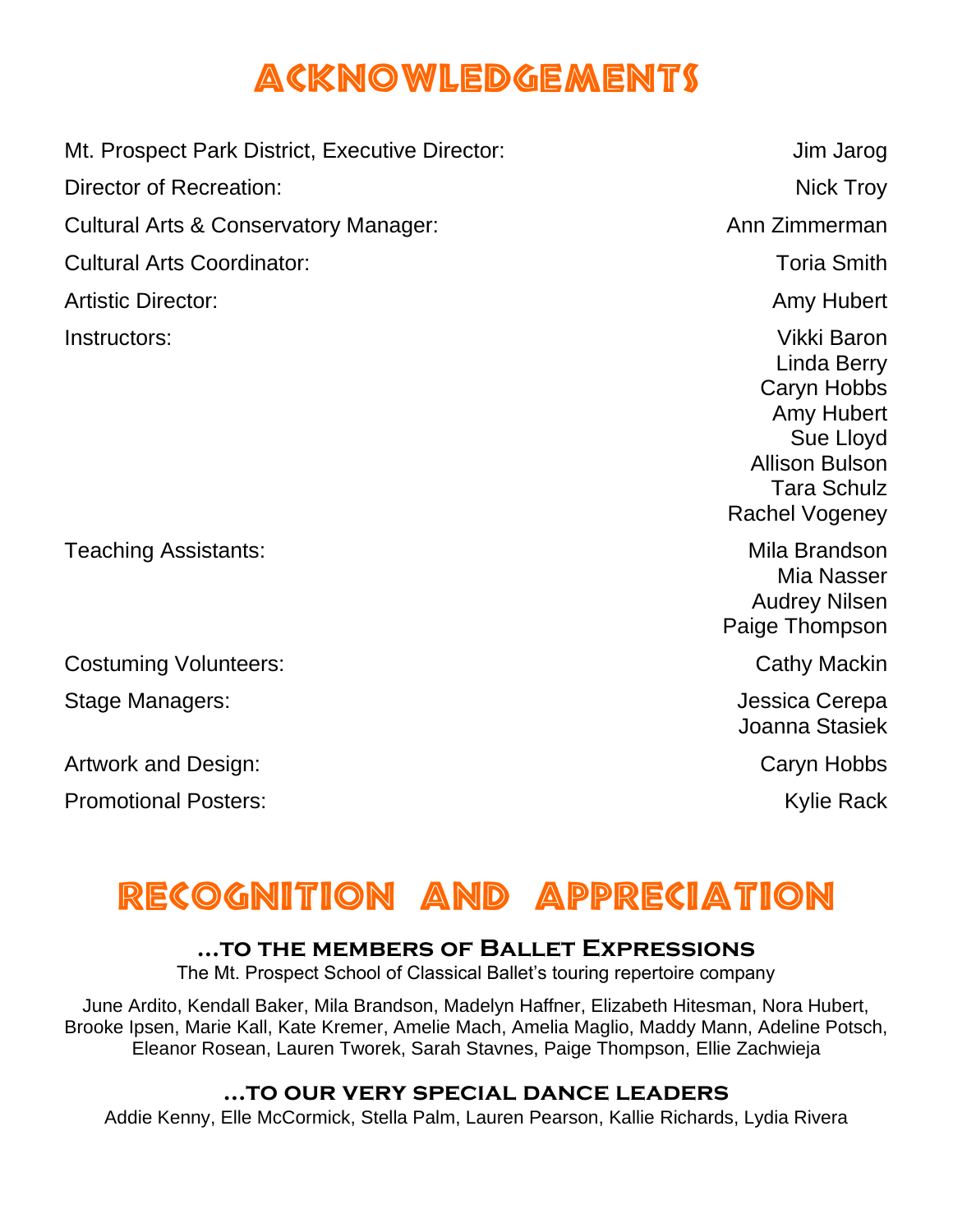# Mt. Prospect School of Classical Ballet Graduating Class OF 2022





### AMY HOBBS

Ever since I could walk, I would dance. It has polished me into the person I am now, and will never stop being a huge force in my life. However, I cannot talk about dance without bringing up the people that have supported me. My teachers have been my role models and I couldn't have asked for greater people to inspire me, not just in dance, but in life as well. They taught me how rewarding hard work is. They taught me a way to express myself and show a side of me that not many people see. My family and friends have been one of my biggest reasons to push myself. I want my sisters to have someone tough and artistic to look up to. I want my parents to know that their support throughout the years means the absolute world to me. The lengths that my grandparents, aunts, uncles and friends go to just to see these shows have shown me more love than I could ever repay. Let this be one last act for not only the people I hold close, but for myself as I start a new chapter in my life. I will need the biggest dorm that Illinois State University has to offer because I'll be dancing in there whenever my favorite song comes on. I don't know when I will get the chance to perform like this again, given that I plan to major in Game Design and minor in Information Technology. But I plan to put all of the creativity and inspiration this program has given me into many new projects.



### LILLY HITESMAN

Looking back, I can hardly remember a time before ballet. It has always been a constant, playing such an important role in my life. I feel thankful to have been a part of the Mt. Prospect School of Classical Ballet for the last fifteen years; I also cherish the last six years in which I have had the opportunity of dancing with *Ballet Expressions*. Debuting as Jack in *Into the Woods* in 2017 and now completing my career as Simba in *Dance of the Pride Lands*, I am moved by the impact that MPSCB and *BE* have had on my growth in nearly every facet of my life: all thanks to the wonderful faculty and the caring, supportive community that they work so hard to foster. In the coming fall, I look forward to attending the University of Wisconsin- Madison where I plan to study sociocultural anthropology and French. I would like to thank my fellow dancers for the priceless memories and bonds that we share, the faculty for their incredible guidance and inspiring artistry, and my parents and family for their endless love and encouragement.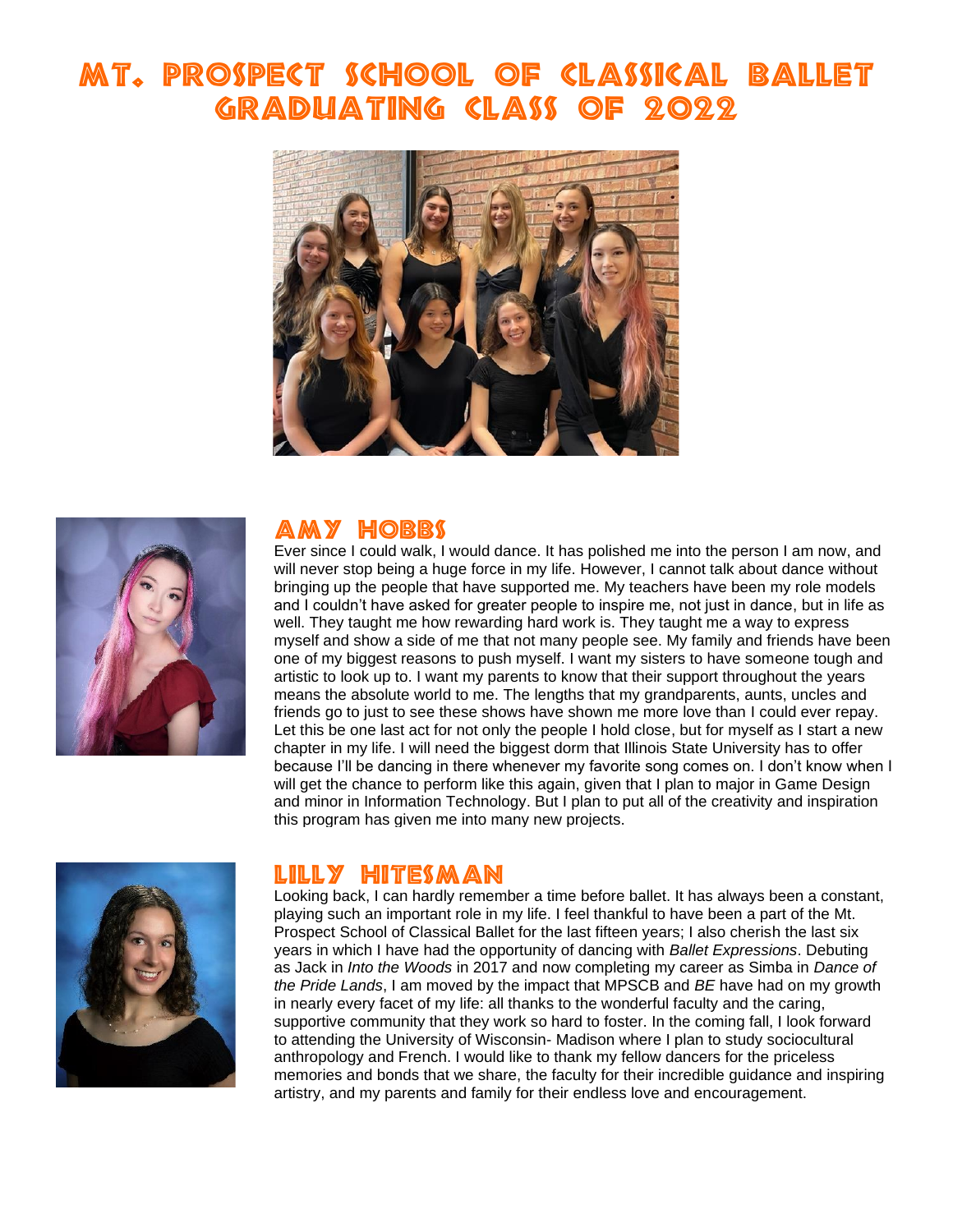



# Amelia Maglio

I have been dancing since I was four years old. Dance plays a large role in who I am today. I admire and respect all my dance teachers. They have taught me so much, both in and out of the studio and I am truly grateful. I have had the privilege of dancing with Ballet Expressions for six years. The memories and friends I have made through the company will last a lifetime and I will miss everyone when I go to college in the fall. I am excited to perform as Rafiki in my last ballet, *Dance of the Pride Lands*. I'd like to thank my parents for always supporting me and allowing me to pursue what once was a hobby and is now a way of life for me. Thank you to the teachers who have helped nourish and teach me, I will miss you all dearly next year. Next year, I will be majoring in biochemistry at the University of Wisconsin-Madison to pursue medicine.

# MIA NASSER

Dancing has always been and forever will be a huge part of my life. I have been a dancer with Mt. Prospect School of Classical Ballet since I was five years old. Dance is where I have met some of my closest friends and learned all that I can. I want to thank my parents for supporting me and always encouraging me to be my best. I also want to thank all of the teachers in the program that have pushed me and inspired me throughout my life. I will miss everyone a ton! I am continuing my education at Penn State University, majoring in computer science and minoring in dance.



# Audrey Nilsen

I've been dancing since I was three years old. I started dancing with the Mt. Prospect School of Classical Ballet in Miss Vikki's *Princess Ballerinas* class. I volunteered as a trainee for several years for Miss Vikki and now I am a teaching assistant in her class room! This was my first year as a member of Ballet Expressions. I made many wonderful memories and have met many amazing people dancing with MPSCB. Thank you to all of me of my teachers who have taught me throughout the years - I will miss you all so much! I will attend Iowa State University to study Interior Design next year.



# Emily Smith

I have been dancing for as long as I can remember, and I am so thankful for all my years at the Mt Prospect School of Classical Ballet. From playing fairies and goblins as a beginning dancer to starting to train en pointe, I have enjoyed every minute. This program would not be what it is without the work of all the amazing dance instructors. Thank you for everything you do for this program and for all the support you've shown me over the years. I'd also like to thank my family for making it possible for me to be a part of this program and for always supporting me. Next year, I will be attending Harding University, where I will major in Biochemistry and Molecular Biology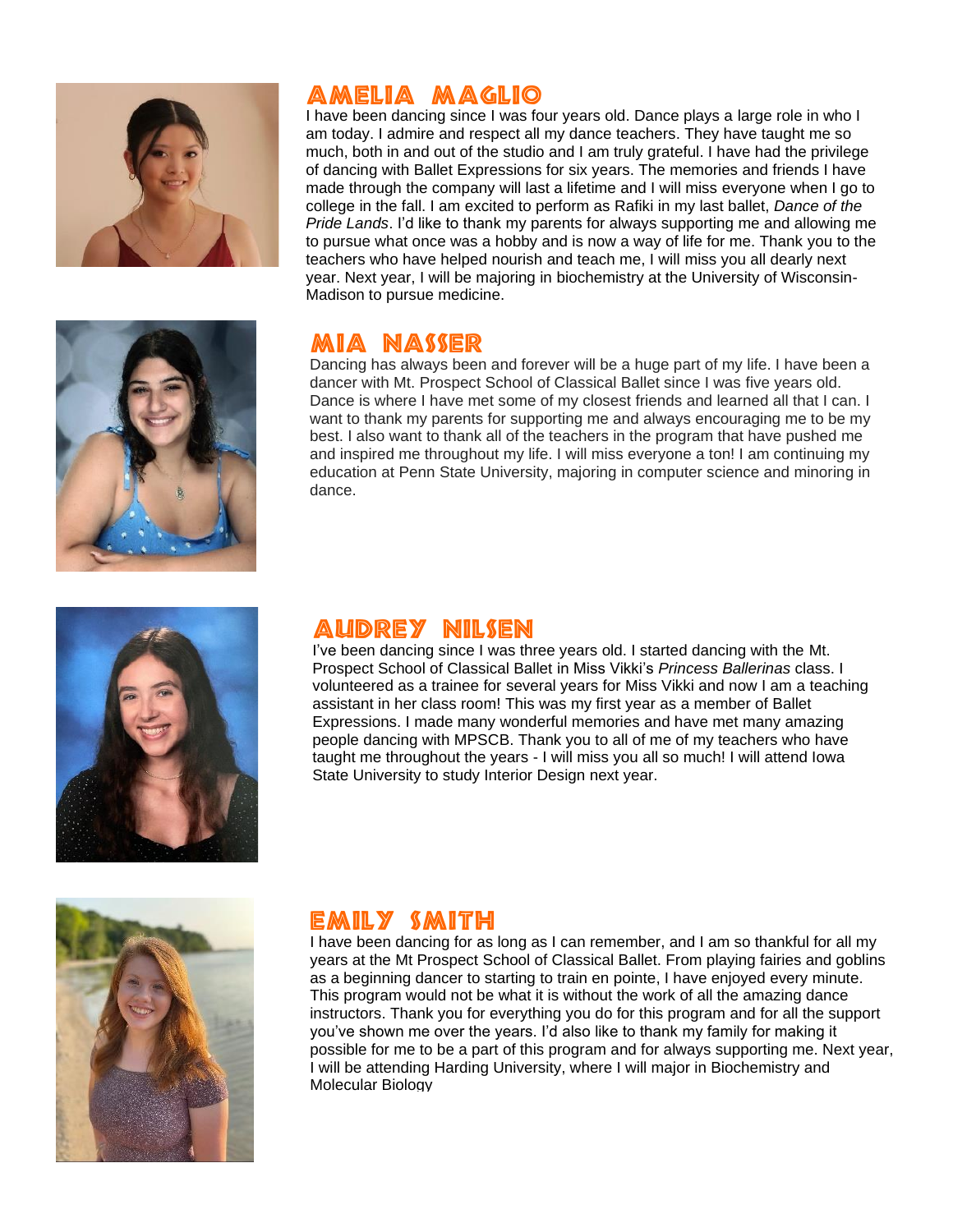

# Paige Thompson

I have danced with the Mt. Prospect School of Classical Ballet for nine years and have been a part of *Ballet Expressions* for five years. Since putting my hand on the ballet barre for the very first time, my passion for dance has grown exponentially. I would like to thank the amazing faculty for pushing me to be the best dancer I can be, and Amy Hubert for her unique choreography and endless creativity she has put into the program. From playing a Lost Boy in *Peter Pan* to the Tin-Man in *Over the Rainbow*, I have loved learning about the artistry of ballet. The friendships I have made throughout my time at MPSCB are ones I will cherish forever. Thank you to my fellow dancers who have made every moment so special, I will miss you all very much. Next year I will be attending the University of Missouri, majoring in Biochemistry within the Honors College. Everything I have learned from this amazing program will continue to inspire me in the future. Finally, I'd like to thank my parents, family, and friends for being the best supporters and never



### Lauren Tworek

The Mt. Prospect School of Classical Ballet has been part of my life since I was 3 years old. Since then, I have fallen in love with dance and the passion it ignites in me. Five years ago, I was invited into *Ballet Expressions* where my dedication to dancing only grew. I found a second family with my fellow dancers and incredible mentors from my teachers. I will miss every single one of you so much as I continue my schooling journey at the University of Wisconsin-Esau Claire where I'll continue to explore my choice of major. I want to thank my parents and brothers for their unconditional support, my friends for never missing a performance, my fellow dancers for making me laugh and smile even on the hardest days, and my teachers for helping me thrive not only as a dancer but a person. I am excited for this new chapter in life and can't wait to see what it brings!



## Natalie Wietzema

The Mt. Prospect School of Classical Ballet has been part of my life for as long as I can remember. Being part of this program has not only taught me important skills in dance but in life as well. I'd like to thank my parents for always encouraging me and paying for all my classes, leotards, and new shoes. And for my family and friends who came out to support me at every show. I would also like to thank this program for the amazing faculty who put together a magical show every single year. I will definitely miss coming to practice and seeing all my best friends. Next year, I plan on majoring in Marketing. Thank you MPSCB for this incredible experience.

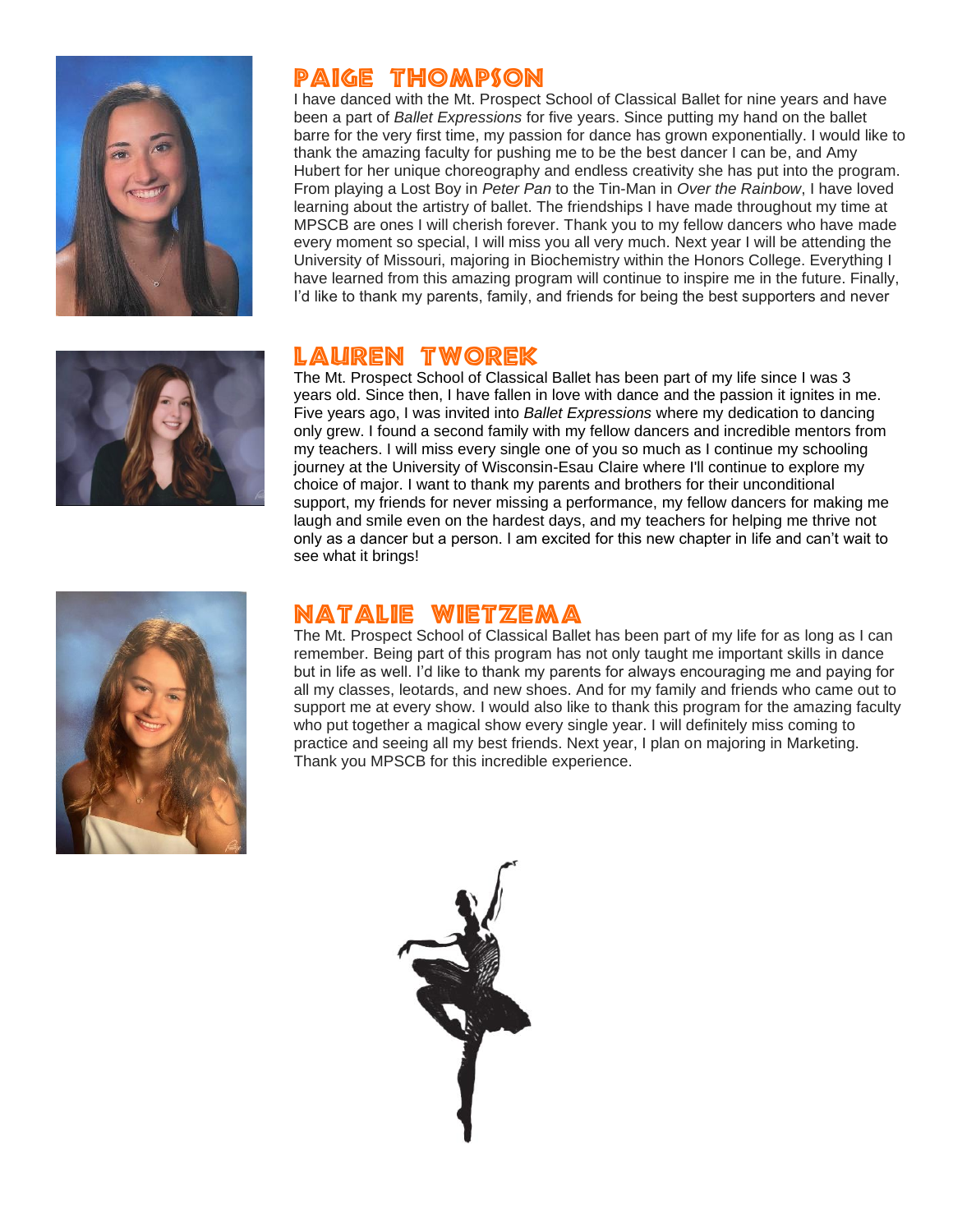# Best Wishes to the 2022 Seniors!

*Pictured from left to right: Amy Hobbs, Elizabeth Hitesman, Mia Nasser, Audrey Nilsen, Amelia Maglio, Emily Smith, Lauren Tworek, Paige Thompson, Natalie Wietzema*



















WE WILL MISS YOU ALL SO MUCH!!